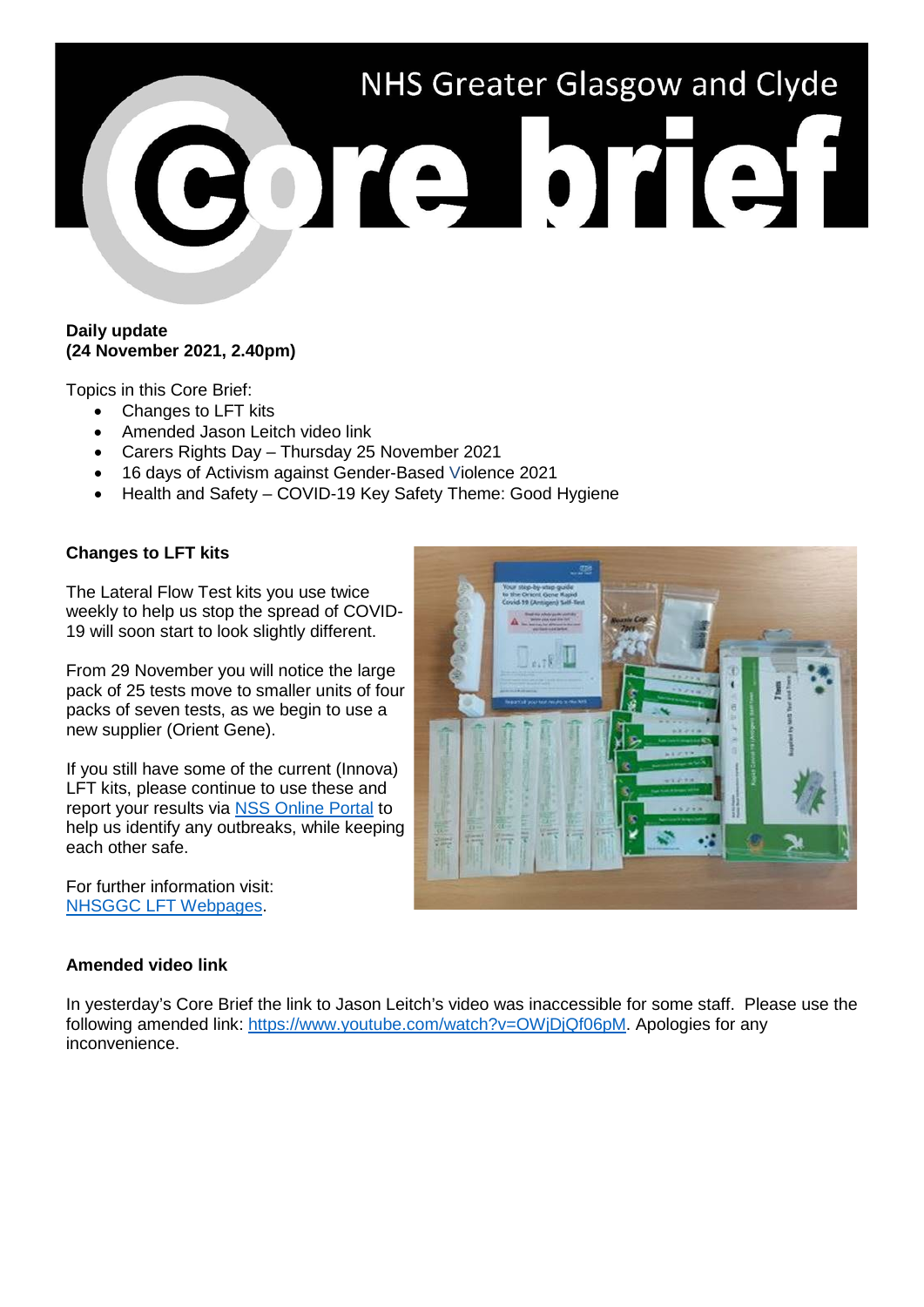

### **Carers Rights Day 2021 – 25 November 2921**

Even before the pandemic we knew that almost half of our workforce provided some type of informal care outside of work. As the months go by we know that more and more people are finding themselves supporting friends and family. It could be physical or emotional support, ranging from small tasks like picking up the shopping to providing round the clock care for someone.

This Carers Rights Day (Thursday 25 November) we would like to firstly say a massive thank you for all the amazing work you do, but also remind everyone of the support that is available for carers themselves.

If you think you may know someone who is providing additional support to others, or you think you might be a carer to find [details of local centres](https://www.nhsggc.org.uk/your-health/health-services/carers/contact-us/local-services/) on our website or call 0141 353 6504. Staff can also visit the [HR](https://www.nhsggc.org.uk/working-with-us/hr-connect/carers/)  [Connect](https://www.nhsggc.org.uk/working-with-us/hr-connect/carers/) pages to find out about our Carers Leave Policy.

As staff we also have a responsibility to ensure carers are identified, involved and supported. This includes a **legal obligation** to involve carers in discharge planning. Staff can refer carers to their local support services by calling 0141 353 6504 and giving details of the carer's name, postcode and contact number. Please make sure you have permission before making a referral. For more information and resources please visit the [Carers Information](http://www.nhsggc.org.uk/carers) pages on the NHSGGC website.

Keep up to date with all the developments by following the [NHSGGC Carer Twitter](http://www.twitter.com/nhsggccarers) account or [Facebook](http://www.facebook.com/nhsggccarers)  [page.](http://www.facebook.com/nhsggccarers)

#### **16 days of Activism against Gender-Based Violence**

The annual 16 Days of Activism against Gender-Based Violence campaign starts on 25 November, the International Day for the Elimination of Violence against Women, and runs until 10 December, Human Rights Day.

2021 also marks the 30th anniversary of this global campaign, which is used worldwide to call for the elimination of gender-based violence (GBV).

The prevention of [GBV](https://www.nhsggc.org.uk/your-health/equalities-in-health/areas-of-work/gender-based-violence-human-trafficking/) and the care of people experiencing it is a key priority within NHS Greater Glasgow and Clyde.



in Scotland 25th November - 10th December